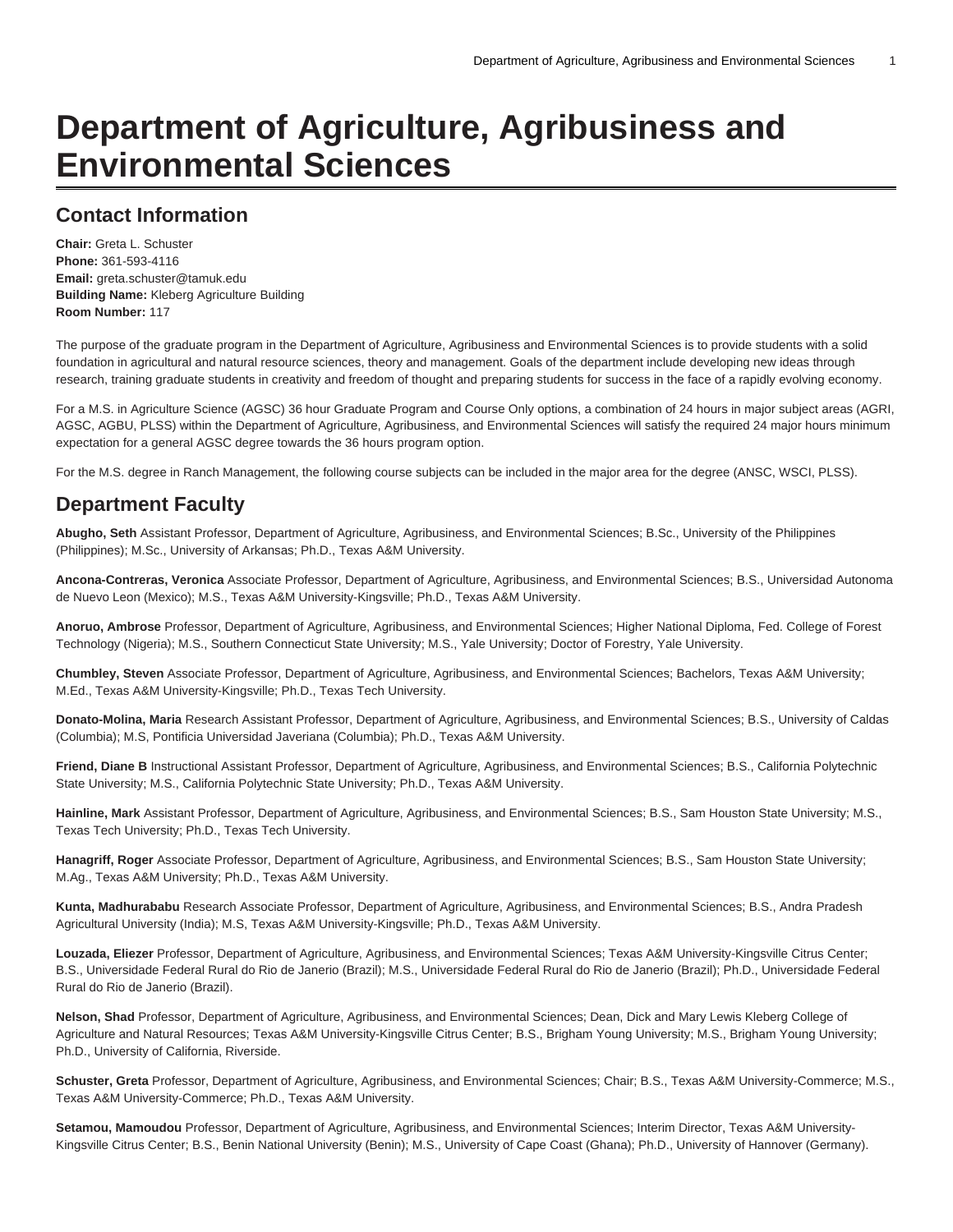**Turner, Benjamin** Associate Professor, Department of Agriculture, Agribusiness, and Environmental Sciences; B.S., Sam Houston State University; M.S., Texas A&M University-Kingsville; Ph.D., South Dakota State University.

## **Emeritus**

**French, J. Victor** Professor of Agriculture, Department of Agriculture, Agribusiness, and Environmental Sciences; B.S.A.G., Colorado State University; M.S., Colorado State University; Ph.D., Michigan State University.

**Hensz, Richard** Professor of Agriculture, Department of Agriculture, Agribusiness, and Environmental Sciences; B.S., Texas A&M University; M.S., Texas A&M University; Ph.D., University of Florida.

# **Agribusiness (AGBU)**

#### **AGBU 5305** Graduate Research Project **3 SCH (3)**

Designed for project option students and requires completion of research project. Prerequisite: departmental approval. May be repeated for a maximum of 6 semester hours.

#### **AGBU 5306** Thesis **3 SCH (3)**

Designed for thesis option students. The course requires completion of thesis research. Prerequisite: departmental approval. May be repeated for maximum of 6 semester hours.

#### **AGBU 5390** Advanced Studies In Agribus **3 SCH (3)**

Material offered is determined by the needs of the students. Laboratory and lecture vary according to the subject needs. May be repeated once under a different topic.

#### **AGBU 5395** Advance Problems in Agribus **1-3 SCH (1-3)**

Independent work which may include a laboratory or field problem. Variable credit dependent upon the problem; may be repeated for a total of 3 semester hours for thesis option students or 6 semester hours for project option and course-only option students. Prerequisite: approval of a faculty member who will supervise the problem.

# **Agriculture Science (AGSC)**

#### **AGSC 5305** Graduate Research Project **3 SCH (3)**

Designed for project option students and requires completion of research project. Prerequisite: departmental approval. May be repeated for a maximum of 6 semester hours.

#### **AGSC 5306** Thesis **3 SCH (3)**

Designed for thesis option students. The course requires completion of thesis research. Prerequisite: departmental approval. May be repeated for maximum of 6 semester hours.

#### **AGSC 5312** Facilities for Agric Sci **3 SCH (3)**

Planning and designing agricultural facilities for the secondary school with consideration for educational needs, curriculum, efficiency of use, inventory control and management. Organizing, equipping, maintaining and operating the shop, greenhouse, farm and meat processing laboratories.

#### **AGSC 5361** Prog Building in Agric Educ **3 SCH (3)**

Organization of education programs in vocational agriculture for production, cooperative training and pre-employment classes. Developing annual teaching plan.

#### **AGSC 5363** Mthds in Adult and Yng Farmer **3 SCH (3)**

Determining needs, methods of establishing programs, evaluating programs and methods of teaching producers involved in agriculture. A detailed study of adult and young farmer program.

#### **AGSC 5367** Org and Admin of Voc Educ **3 SCH (3)**

Theories and procedures applicable to vocational education in the areas of program standards, finances, state plan, facilities, recruitment and selection of personnel and role of community advisory committees as applied to vocational education.

#### **AGSC 5390** Advanced Studies in Agr Ed **3 SCH (3)**

Material offered will be determined by the needs of the students. May be repeated once under a different topic. Topics include the following: supervision of occupational experience programs in agriculture, agricultural youth leadership, instructional technology in agriculture and current issues in agricultural education.

#### **AGSC 5395** Advanced Prob in Agr Sci Tech **1-3 SCH (1-3)**

Independent work which may include a laboratory or field problem. Variable credit dependent upon the problem; may be repeated for a total of 3 semester hours for thesis option students or 6 semester hours for project option and course-only option students. Prerequisite: approval of a faculty member who will supervise the problem.

#### **AGSC 5399** Thesis Topics **1-9 SCH (1-9)**

For thesis option Master's students. To be taken by students who receive a stipend while working on their research project in Plant and Soil Science. Designed to be student-specific to meet each student's individual needs and to enhance their graduate education by providing one-on-one time with professors.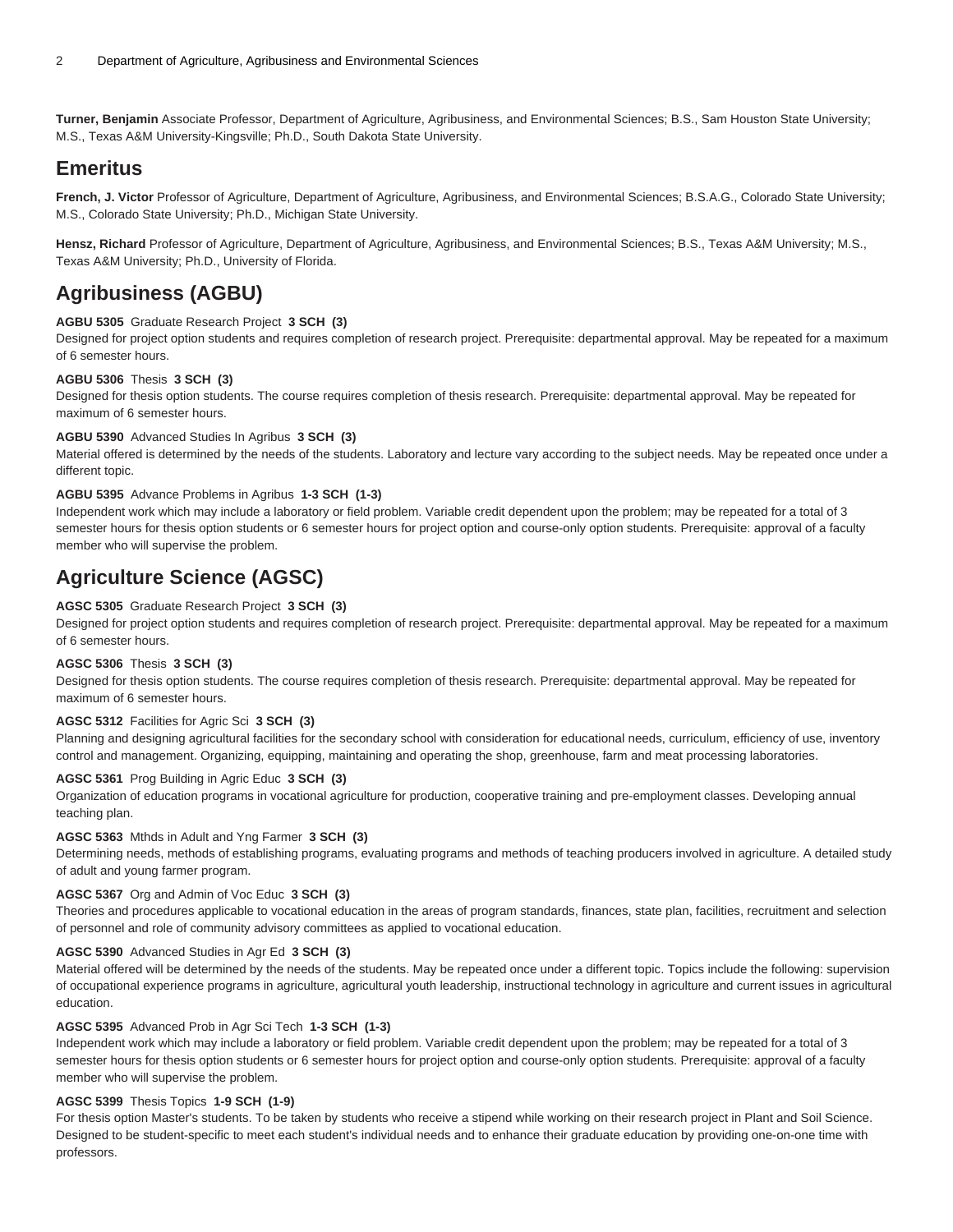# **Environmental Science (ENVS)**

#### **ENVS 5300** Adv. Environmental Science **3 SCH (3-0)**

In-depth exploration of the fundamental principles of environmental systems including biological, chemical, social, political, cultural, and economic factors that affect the environment; scientific and social implications of climate change, including impact of anthropogenic pollutants and human population on the environment.

#### **ENVS 5305** Graduate Research Project **3 SCH (3-0)**

Designed for project option students and requires completion of a research project. Prerequisite: departmental approval. May be repeated for a maximum of 6 semester hours.

#### **ENVS 5306** Thesis **3 SCH (3-0)**

Designed for thesis option students; the course requires 6 hours of grades, 3 hours will consist of completion of thesis proposal and 3 hours will consist of thesis. Completion of the thesis proposal must occur as a prerequisite to, or be enrolled in during the same semester as the 3 hours of thesis.

#### **ENVS 5310** Sustainable Landuse Dec & Mgmt **3 SCH (3-0)**

Impact of private and public land use on natural resource conservation; private land ownership and management issues; and land administration patters in the United States. Registration in ENVS 5300 Advances in Environmental Science is required.

#### **ENVS 5320** North America Wetlands **3 SCH (3-0)**

Impact of anthropogenic activities on inland and coastal wetland ecosystems; the effects of altered wetland habitats on plant and animals communities. Registration in ENVS 5300 is required.

#### **ENVS 5330** Sustainability of Eviron Ecosy **3 SCH (3-0)**

Importance of terrestrial ecosystems as habitats for environmental sustainability of plants, forests, and animal communities. Prerequisites: ENVR Intro to Environmental Science. Students can enroll concurrently with Introduction to Environmental Science. ENVS 5300 is required.

#### **ENVS 5340** Soil and Water Conservation **3 SCH (3-0)**

Students will learn the methods of soil and water conservation and management techniques adapted to conserve water and soils in different environments. Students will also study relevant literature for most recent developments in the field of water and soil conservation.

#### **ENVS 5350** Experimental Design **3 SCH (3)**

This course will introduce students to experimental designs and application of designs used in environmental and agricultural sciences; develop understanding of statistical treatment of data and use of statistics to interpret and communicate research data; provide hands-on training on SAS software, and prepare students to real life data collection and analysis.

#### **ENVS 5360** Environmental Econ & Sustn Dev **3 SCH (3-0)**

The course introduces students to natural and environmental resource economics; emphasizes understanding of economic concepts; and evaluates their application to stakeholder socioeconomic needs of natural resources. Registration in ENVS 5300 Adv. Environmental Science is required.

#### **ENVS 5390** Adv Studies in Environment Sci **3 SCH (3-0)**

Material offered is determined by the needs of the students. May be repeated under a different topic.

#### **ENVS 5395** Adv Probs in Environmental Sci **1-3 SCH (1-3-0)**

Independent work that may include a laboratory or field problem. Variable credit dependent upon the problem; may be repeated for a total of 3 semester hours for thesis option students or 6 semester hours for project option and course-only students. Prerequisite: approval of a faculty member who will supervise the problem.

#### **ENVS 5399** Thesis Topic **1-9 SCH (0-1-9)**

For thesis option Master's students. To be taken by students who receive a stipend while working on their research project in Environmental Systems Management. Course is designed to be student-specific to meet each student's individual needs and to enhance their graduate education by providing one-on-one time with professors.

### **Plant and Soil Science (PLSS)**

#### **PLSS 5305** Graduate Research Project **3 SCH (3)**

Designed for project option students and requires completion of research project. Prerequisite: departmental approval. May be repeated for a maximum of 6 semester hours.

#### **PLSS 5306** Thesis **3 SCH (3)**

Designed for thesis option students. The course requires completion of thesis research. Prerequisite: departmental approval. May be repeated for maximum of 6 semester hours.

#### **PLSS 5329** Adv. Terrestrial Ecosystems **3 SCH (3-0)**

Students will examine the principles and processes that determine the patterns of terrestrial ecosystems along latitudinal gradient with emphasis on the patterns and structures of temperate ecosystems. The course will begin with an overview of global ecosystems but settle with in-depth look at temperate ecosystems as they exist in North America.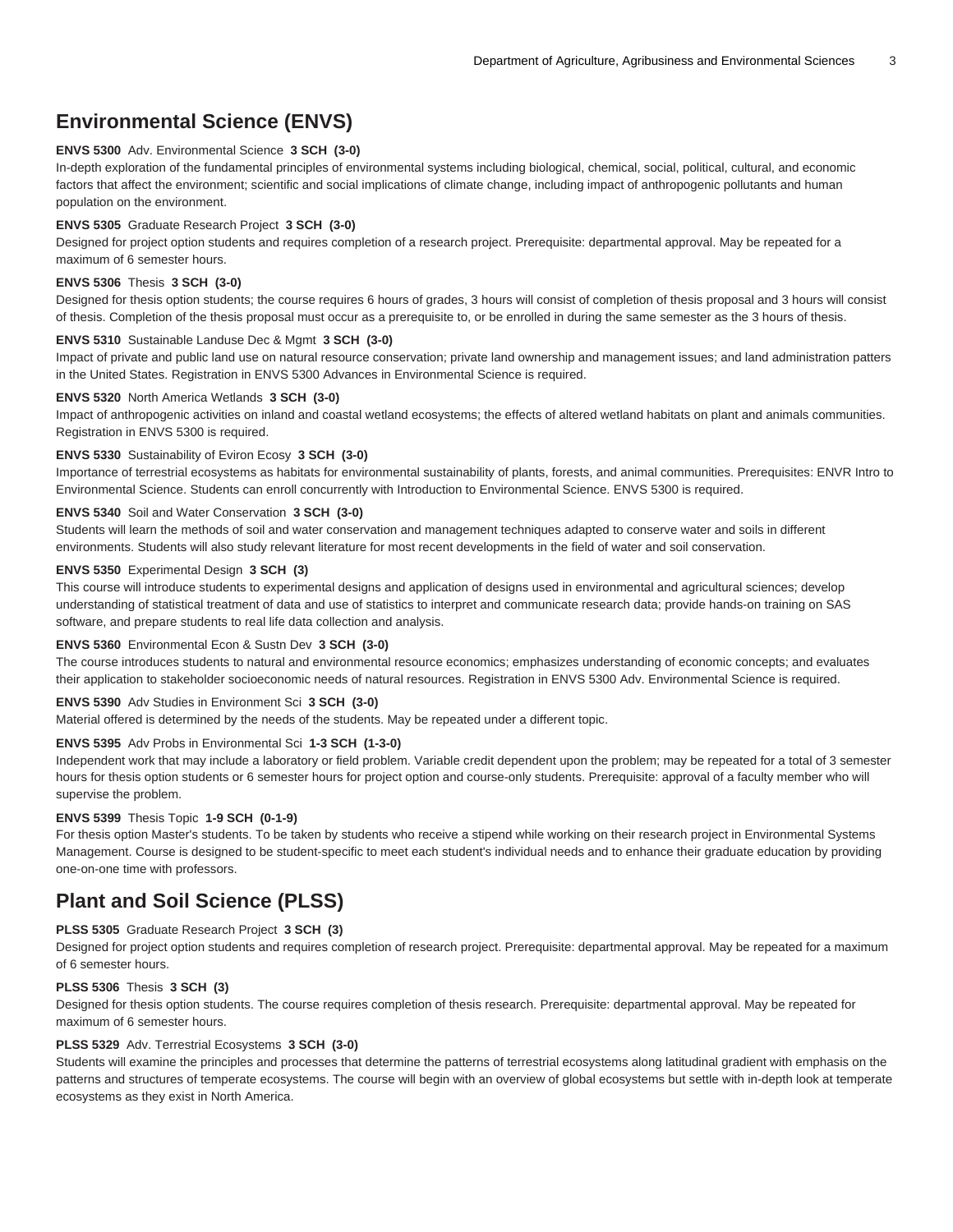#### **PLSS 5330** Adv. Environmental Science **3 SCH (3-0)**

Designed to expose students to biological, chemical, social, political, cultural, and economic factors that affect the environment. The course will explore scientific and social implications of climate change, global warming, and the effects of anthropogenic pollutants and human population on the environment.

#### **PLSS 5337** Prac App Plant Biotechnology **3 SCH (3-0)**

The course will include an introduction to theoretical aspects in Plant Biotechnology with emphasis on practical application. Students will have an opportunity to get hands on training with some of the most basic, yet widely utilized techniques in micropropagation and plant molecular diagnostics.

#### **PLSS 5350** Pesticides and the Environment **3 SCH (3-0)**

Comprehensive in-depth study of characteristics and properties of pesticides and their applications in agricultural sciences, public and environmental health. Emphasis on insecticides, miticides (i.e., acaricides), fungicides and herbicides. Elements of pesticide science, such as pesticide chemical formulations, biochemical pathways of pesticide effects on organisms and the physiology of toxicity on development will be covered.

#### **PLSS 5351** Advanced Plant Propagation **3 SCH (3-0)**

Emphasis is placed on the basic principles of plant propagation to provide an adequate background in the areas of horticulture. All aspects of plant propagation will be studied including methods and technologies that are used in the propagation industry.

#### **PLSS 5352** Advanced Plant Physiology **3 SCH (3-0)**

Introduction to physiological processes of plants including physical processes, water relations, and cell physiology. In-depth examination of plant cell structures, photosynthetic processes, transport and translocation of water and solutes with the plant, biochemistry and metabolism, and growth and development of plants.

#### **PLSS 5353** Advanced Plant Pathology **3 SCH (3-0)**

Advanced study of the biology of plant pathogenic fungi, oomycetes, bacteria and viruses as well as the plant response to pathogen attack. Topics include host recognition an colonization, pathogenicity and virulence determinants, resistance mechanisms and plant defense responses. This course will also cover management practices to minimize the damage associate with plant diseases.

#### **PLSS 5360** Exper. Designs & Data Analysis **3 SCH (3-0)**

Introduction to experimental design including data analysis software, and data interpretation. Hands-on training on SAS software and preparation of data collection and analysis.

#### **PLSS 5390** Adv Stud in Plant and Soil Sci **3 SCH (3-0)**

Material offered is determined by the needs of the students. May be repeated under a different topic.

#### **PLSS 5395** Adv Prob in Plant Science **1-3 SCH (1-3)**

Independent work that may include a laboratory or field problem. Variable credit dependent upon the problem; may be repeated for a total of 3 semester hours for thesis option students or 6 semester hours for project option and course-only option students. Prerequisite: approval of a faculty member who will supervise the problem.

#### **PLSS 5399** Thesis Topics **1-9 SCH (1-9)**

For thesis option Master's students. This course is to be taken by students who receive a stipend while working on their research project in Plant and Soil Science. Course is designed to be student-specific to meet each student's individual needs and to enhance their graduate education by providing one-on-one time with professors.

### **Agriculture Science, M.S. - Coursework Only Terminal Degree**

| <b>Course</b>                       | <b>Title</b>                            | <b>Semester Credit</b><br><b>Hours</b> |
|-------------------------------------|-----------------------------------------|----------------------------------------|
| Year 1                              |                                         |                                        |
| Semester 1                          |                                         |                                        |
| AGSC 5312                           | Facilities for Agric Sci                | 3                                      |
| Support Field Elective <sup>1</sup> |                                         | 3                                      |
|                                     | <b>Semester Credit Hours</b>            | 6                                      |
| Semester 2                          |                                         |                                        |
| <b>AGSC 5361</b>                    | Prog Building in Agric Educ             | 3                                      |
| Support Field Elective <sup>1</sup> |                                         | 3                                      |
|                                     | <b>Semester Credit Hours</b>            | 6                                      |
| Year 2                              |                                         |                                        |
| Semester 1                          |                                         |                                        |
| AGSC 5363                           | Mthds in Adult and Yng Farmer           | 3                                      |
| <b>AGSC 5390</b>                    | Advanced Studies in Agr Ed <sup>2</sup> | 3                                      |
|                                     | <b>Semester Credit Hours</b>            | 6                                      |
| Semester 2                          |                                         |                                        |
| <b>AGSC 5395</b>                    | Advanced Prob in Agr Sci Tech           | 3                                      |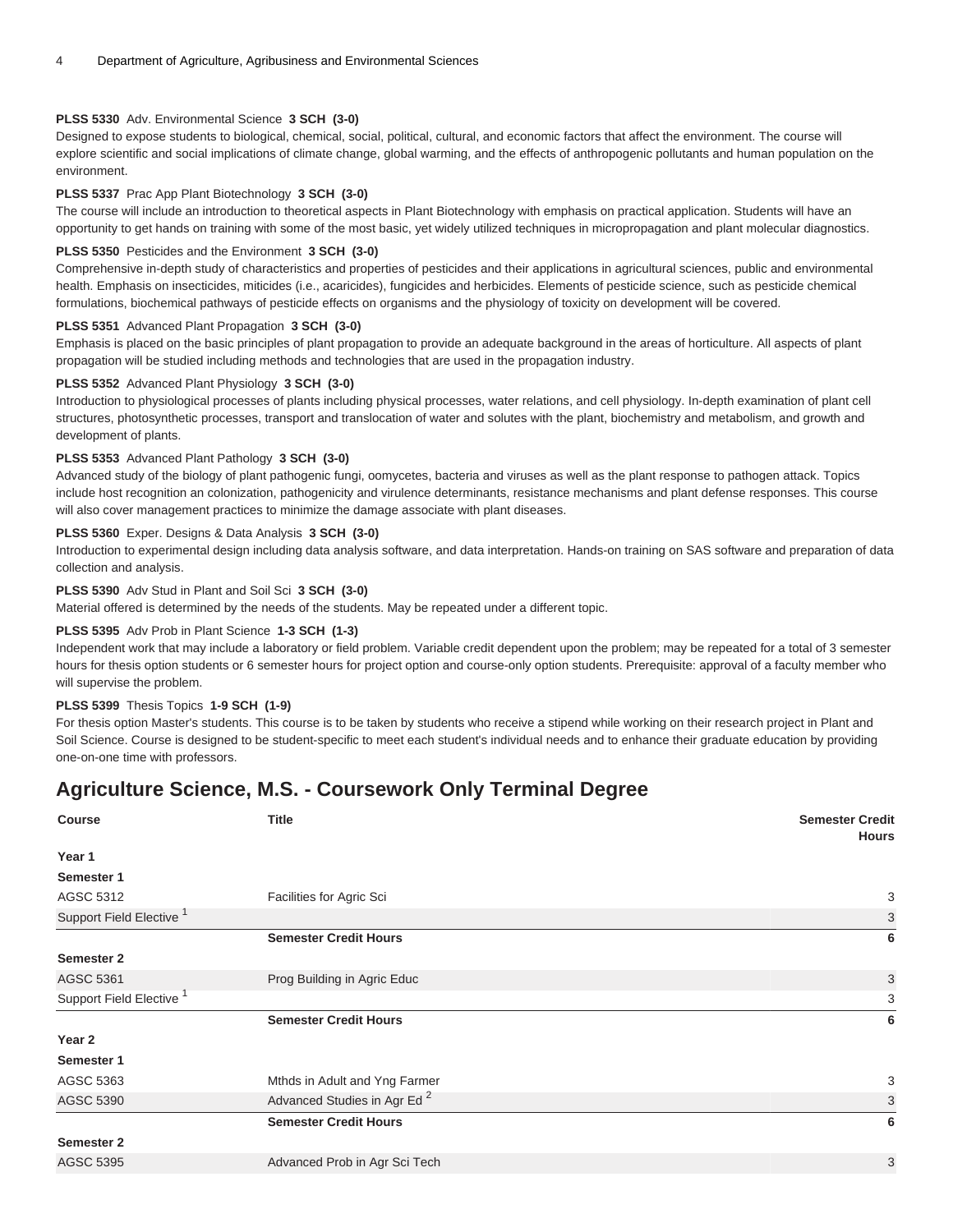| Support Field Elective              |                                         | 3  |
|-------------------------------------|-----------------------------------------|----|
|                                     | <b>Semester Credit Hours</b>            | 6  |
| Year 3                              |                                         |    |
| Semester 1                          |                                         |    |
| AGSC 5396                           |                                         | 3  |
| Support Field Elective <sup>1</sup> |                                         | 3  |
|                                     | <b>Semester Credit Hours</b>            | 6  |
| <b>Semester 2</b>                   |                                         |    |
| <b>AGSC 5367</b>                    | Org and Admin of Voc Educ               | 3  |
| AGSC 5390                           | Advanced Studies in Agr Ed <sup>2</sup> | 3  |
|                                     | <b>Semester Credit Hours</b>            | 6  |
|                                     | <b>Total Credit Hours Required:</b>     | 36 |
|                                     |                                         |    |

1 Supporting Elective Field – Electives from graduate level coursework in a supporting field: (i.e., ANSC, PLSS, HSCI, WSCI, ADED, EDAD, etc.) 2

AGSC 5390 – Chosen from one of four Advanced Special Topic Courses. Requires comprehensive oral exam.

# **Agriculture Science – Agribusiness, M.S. - Thesis**

| <b>Course</b>              | <b>Title</b>                                                                                                                                                                                                                  | <b>Semester Credit</b><br><b>Hours</b> |
|----------------------------|-------------------------------------------------------------------------------------------------------------------------------------------------------------------------------------------------------------------------------|----------------------------------------|
| Year 1                     |                                                                                                                                                                                                                               |                                        |
| Semester 1                 |                                                                                                                                                                                                                               |                                        |
| STAT 53XX                  |                                                                                                                                                                                                                               | $\ensuremath{\mathsf{3}}$              |
| ACCT Elective <sup>1</sup> |                                                                                                                                                                                                                               | $\sqrt{3}$                             |
| RAMT Elective <sup>1</sup> |                                                                                                                                                                                                                               | 3                                      |
|                            | <b>Semester Credit Hours</b>                                                                                                                                                                                                  | 9                                      |
| <b>Semester 2</b>          |                                                                                                                                                                                                                               |                                        |
| AGSC 5306                  | <b>Thesis</b>                                                                                                                                                                                                                 | 3                                      |
| AGSC Elective <sup>2</sup> |                                                                                                                                                                                                                               | $\ensuremath{\mathsf{3}}$              |
| FINC Elective <sup>1</sup> |                                                                                                                                                                                                                               | 3                                      |
|                            | <b>Semester Credit Hours</b>                                                                                                                                                                                                  | $\overline{9}$                         |
| Year 2                     |                                                                                                                                                                                                                               |                                        |
| Semester 1                 |                                                                                                                                                                                                                               |                                        |
| AGSC 5399                  | <b>Thesis Topics</b>                                                                                                                                                                                                          | $\ensuremath{\mathsf{3}}$              |
| Free Elective <sup>1</sup> |                                                                                                                                                                                                                               | $\ensuremath{\mathsf{3}}$              |
| ISYS Elective <sup>1</sup> |                                                                                                                                                                                                                               | 3                                      |
|                            | <b>Semester Credit Hours</b>                                                                                                                                                                                                  | 9                                      |
| <b>Semester 2</b>          |                                                                                                                                                                                                                               |                                        |
| AGSC 5306                  | Thesis <sup>3</sup>                                                                                                                                                                                                           | 3                                      |
|                            | <b>Semester Credit Hours</b>                                                                                                                                                                                                  | $\mathbf 3$                            |
|                            | <b>Total Credit Hours Required:</b>                                                                                                                                                                                           | 30                                     |
| $\mathbf{1}$               | The Province of Province for a substanting the construction of the second of the contract of a substanting of the second contract of the second second second services of the second second services of the second service of |                                        |

Free Elective – Electives from graduate level coursework in geography/GIS, animal science, range and wildlife science, plant and soil science, ranch management, accounting, finance, management, marketing and business administration.

2 AGSC Elective – Electives from graduate level courses in agricultural science-agribusiness.

3 AGSC 5306 – requires completion of a thesis and oral examination.

# **Agriculture Science – Agribusiness, M.S. - Graduate Project**

| <b>Course</b>        | <b>Title</b> | <b>Semester Credit</b><br><b>Hours</b> |
|----------------------|--------------|----------------------------------------|
| Year 1               |              |                                        |
| Semester 1           |              |                                        |
| STAT 53XX            |              | 3                                      |
| <b>ACCT Elective</b> |              | 3                                      |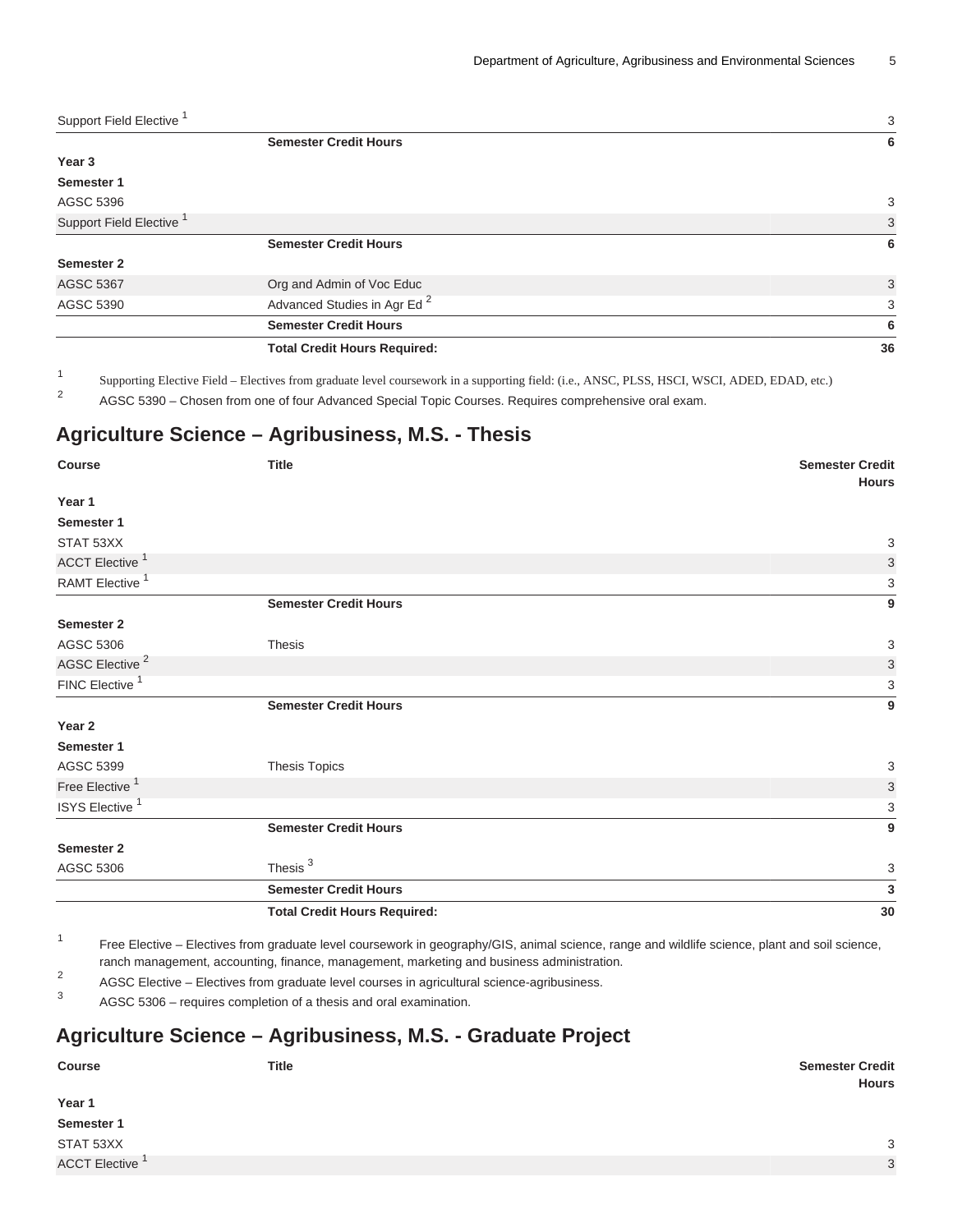| RAMT Elective <sup>1</sup>     |                                        | 3  |
|--------------------------------|----------------------------------------|----|
|                                | <b>Semester Credit Hours</b>           | 9  |
| Semester 2                     |                                        |    |
| AGSC Elective <sup>2</sup>     |                                        | 3  |
| FINC Elective <sup>1</sup>     |                                        | 3  |
| Free Elective <sup>1</sup>     |                                        | 3  |
|                                | <b>Semester Credit Hours</b>           | 9  |
| Year 2                         |                                        |    |
| Semester 1                     |                                        |    |
| AGSC 5399                      | <b>Thesis Topics</b>                   | 3  |
| GEOG/GIS Elective <sup>1</sup> |                                        | 3  |
| ISYS Elective <sup>1</sup>     |                                        | 3  |
|                                | <b>Semester Credit Hours</b>           | 9  |
| <b>Semester 2</b>              |                                        |    |
| AGSC 5305                      | Graduate Research Project <sup>3</sup> | 3  |
| <b>AGSC 5399</b>               | <b>Thesis Topics</b>                   | 3  |
| Free Elective <sup>1</sup>     |                                        | 3  |
|                                | <b>Semester Credit Hours</b>           | 9  |
|                                | <b>Total Credit Hours Required:</b>    | 36 |

1 Free Elective – Electives from graduate level coursework in geography/GIS, animal science, range and wildlife science, plant and soil science, ranch management, accounting, finance, management, marketing and business administration.

2 AGSC Elective – Electives from graduate level coursework in agricultural science-agribusiness.

3 AGSC 5305 – Requires completion of a graduate research project write-up and oral examination.

# **Agriculture Science – Agribusiness, M.S. - Coursework Only Terminal Degree**

| <b>Course</b>                  | <b>Title</b>                        | <b>Semester Credit</b>    |
|--------------------------------|-------------------------------------|---------------------------|
| Year 1                         |                                     | <b>Hours</b>              |
| Semester 1                     |                                     |                           |
| STAT 53XX                      |                                     | 3                         |
| ACCT Elective <sup>1</sup>     |                                     | $\ensuremath{\mathsf{3}}$ |
| RAMT Elective <sup>1</sup>     |                                     | 3                         |
|                                | <b>Semester Credit Hours</b>        | $\boldsymbol{9}$          |
| Semester 2                     |                                     |                           |
| AGSC Elective <sup>2</sup>     |                                     | 3                         |
| FINC Elective <sup>1</sup>     |                                     | $\ensuremath{\mathsf{3}}$ |
| Free Elective <sup>1</sup>     |                                     | 3                         |
|                                | <b>Semester Credit Hours</b>        | 9                         |
| Year 2                         |                                     |                           |
| Semester 1                     |                                     |                           |
| Free Elective <sup>1</sup>     |                                     | 3                         |
| GEOG/GIS Elective <sup>1</sup> |                                     | 3                         |
| ISYS Elective <sup>1</sup>     |                                     | 3                         |
|                                | <b>Semester Credit Hours</b>        | 9                         |
| <b>Semester 2</b>              |                                     |                           |
| AGSC 5399                      | Thesis Topics <sup>3</sup>          | $\ensuremath{\mathsf{3}}$ |
| AGSC Elective <sup>2</sup>     |                                     | $\ensuremath{\mathsf{3}}$ |
| Free Elective <sup>1</sup>     |                                     | 3                         |
|                                | <b>Semester Credit Hours</b>        | 9                         |
|                                | <b>Total Credit Hours Required:</b> | 36                        |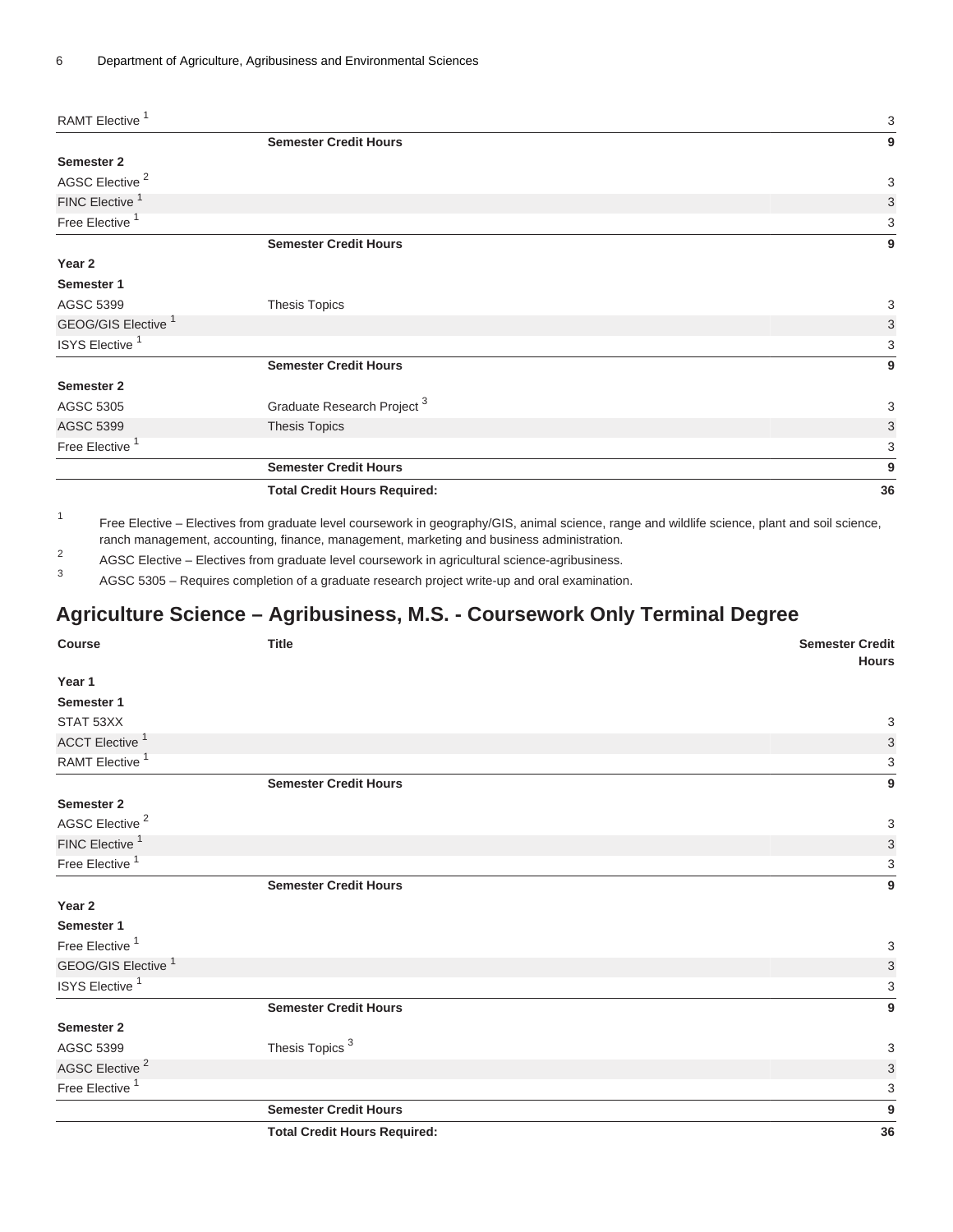- 1 Free Elective - Electives from graduate level coursework in geography/GIS, animal science, range and wildlife science, plant and soil science, ranch management, accounting, finance, management, marketing and business administration.
- 2 AGSC Elective – Electives from graduate level coursework in agricultural science-agribusiness.
- 3 AGSC 5399 – Requires completion of a comprehensive written and oral examination.

# **Environmental Systems Management, M.S. - Thesis Option I**

| <b>Course</b>     | <b>Title</b>                        | <b>Semester Credit</b><br><b>Hours</b> |
|-------------------|-------------------------------------|----------------------------------------|
| Year 1            |                                     |                                        |
| Semester 1        |                                     |                                        |
| <b>ENVS 5300</b>  | Adv. Environmental Science          | 3                                      |
| <b>ENVS 5350</b>  | <b>Experimental Design</b>          | 3                                      |
| <b>MGMT 5320</b>  | Leading a Sustainable Organ         | 3                                      |
|                   | <b>Semester Credit Hours</b>        | 9                                      |
| Semester 2        |                                     |                                        |
| <b>ENVS 5310</b>  | Sustainable Landuse Dec & Mgmt      | 3                                      |
| <b>MKTG 5350</b>  | Crisis Communication & Manag.       | 3                                      |
| <b>ENVS 5306</b>  | <b>Thesis</b>                       | 3                                      |
|                   | <b>Semester Credit Hours</b>        | 9                                      |
| Year <sub>2</sub> |                                     |                                        |
| Semester 1        |                                     |                                        |
| <b>MGMT 5370</b>  | Leadership, Change & Innovat.       | 3                                      |
| <b>RAMT 5351</b>  | Sys Apprch Natrl Res Prblm Sol      | 3                                      |
| <b>ENVS 5330</b>  | Sustainability of Eviron Ecosy      | 3                                      |
|                   | <b>Semester Credit Hours</b>        | 9                                      |
| <b>Semester 2</b> |                                     |                                        |
| <b>ENVS 5306</b>  | <b>Thesis</b>                       | 3                                      |
|                   | <b>Semester Credit Hours</b>        | 3                                      |
|                   | <b>Total Credit Hours Required:</b> | 30                                     |

### **Environmental Systems Management, M.S. - Project Option II**

| <b>Course</b>     | <b>Title</b>                   | <b>Semester Credit</b><br><b>Hours</b> |
|-------------------|--------------------------------|----------------------------------------|
| Year 1            |                                |                                        |
| Semester 1        |                                |                                        |
| <b>ENVS 5300</b>  | Adv. Environmental Science     | 3                                      |
| <b>ENVS 5350</b>  | <b>Experimental Design</b>     | 3                                      |
| <b>MGMT 5320</b>  | Leading a Sustainable Organ    | 3                                      |
|                   | <b>Semester Credit Hours</b>   | 9                                      |
| <b>Semester 2</b> |                                |                                        |
| <b>ENVS 5310</b>  | Sustainable Landuse Dec & Mgmt | 3                                      |
| <b>ENVS 5330</b>  | Sustainability of Eviron Ecosy | 3                                      |
| <b>ENVS 5340</b>  | Soil and Water Conservation    | 3                                      |
|                   | <b>Semester Credit Hours</b>   | 9                                      |
| Year 2            |                                |                                        |
| Semester 1        |                                |                                        |
| <b>RAMT 5351</b>  | Sys Apprch Natrl Res Prblm Sol | 3                                      |
| <b>MGMT 5370</b>  | Leadership, Change & Innovat.  | 3                                      |
| <b>ENVS 5360</b>  | Environmental Econ & Sustn Dev | 3                                      |
|                   | <b>Semester Credit Hours</b>   | 9                                      |
| <b>Semester 2</b> |                                |                                        |
| <b>MKTG 5350</b>  | Crisis Communication & Manag.  | 3                                      |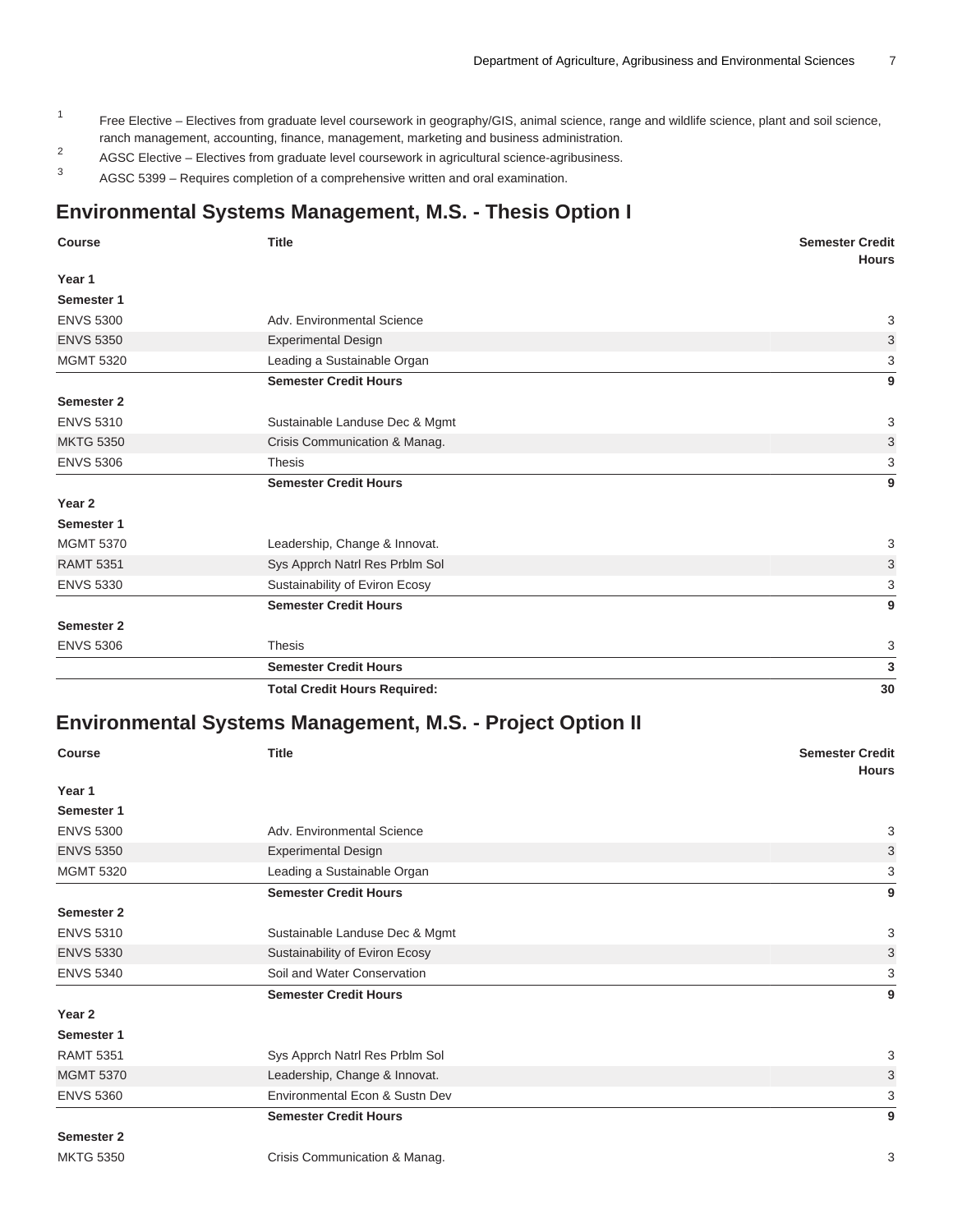|                  | <b>Total Credit Hours Required:</b> | 36 |
|------------------|-------------------------------------|----|
|                  | <b>Semester Credit Hours</b>        | -9 |
| <b>ENVS 5305</b> | Graduate Research Project           | 3  |
| <b>ENVS 5320</b> | North America Wetlands              |    |

# **Environmental Systems Management, M.S. - Course Option III**

| <b>Course</b>     | <b>Title</b>                        | <b>Semester Credit</b><br><b>Hours</b> |
|-------------------|-------------------------------------|----------------------------------------|
| Year 1            |                                     |                                        |
| Semester 1        |                                     |                                        |
| <b>ENVS 5300</b>  | Adv. Environmental Science          | 3                                      |
| <b>ENVS 5350</b>  | <b>Experimental Design</b>          | 3                                      |
| <b>MGMT 5320</b>  | Leading a Sustainable Organ         | 3                                      |
| <b>ENVS 5310</b>  | Sustainable Landuse Dec & Mgmt      | 3                                      |
|                   | <b>Semester Credit Hours</b>        | 12                                     |
| Semester 2        |                                     |                                        |
| <b>ENVS 5320</b>  | North America Wetlands              | 3                                      |
| <b>ENVS 5330</b>  | Sustainability of Eviron Ecosy      | 3                                      |
| <b>ENVS 5340</b>  | Soil and Water Conservation         | 3                                      |
| <b>MKTG 5350</b>  | Crisis Communication & Manag.       | 3                                      |
|                   | <b>Semester Credit Hours</b>        | 12                                     |
| Year <sub>2</sub> |                                     |                                        |
| Semester 1        |                                     |                                        |
| <b>RAMT 5351</b>  | Sys Apprch Natrl Res Prblm Sol      | 3                                      |
| <b>ENVS 5360</b>  | Environmental Econ & Sustn Dev      | 3                                      |
| <b>ENVS 5390</b>  | Adv Studies in Environment Sci      | 3                                      |
| <b>MGMT 5370</b>  | Leadership, Change & Innovat.       | 3                                      |
|                   | <b>Semester Credit Hours</b>        | 12                                     |
|                   | <b>Total Credit Hours Required:</b> | 36                                     |

# **Plant and Soil Science, M.S. - Thesis**

| Course                     | <b>Title</b>                 | <b>Semester Credit</b> |
|----------------------------|------------------------------|------------------------|
| Year 1                     |                              | <b>Hours</b>           |
| Semester 1                 |                              |                        |
| STAT 53XX                  |                              | 3                      |
| Free Elective <sup>1</sup> |                              | $\mathbf{3}$           |
| PLSS Elective <sup>2</sup> |                              | 3                      |
|                            | <b>Semester Credit Hours</b> | 9                      |
| Semester 2                 |                              |                        |
| <b>PLSS 5306</b>           | <b>Thesis</b>                | 3                      |
| STAT 53XX                  |                              | $\mathbf{3}$           |
| PLSS Elective <sup>2</sup> |                              | 3                      |
|                            | <b>Semester Credit Hours</b> | 9                      |
| Year 2                     |                              |                        |
| Semester 1                 |                              |                        |
| <b>PLSS 5399</b>           | <b>Thesis Topics</b>         | 3                      |
| Free Elective <sup>1</sup> |                              | 3                      |
| PLSS Elective <sup>2</sup> |                              | 3                      |
|                            | <b>Semester Credit Hours</b> | 9                      |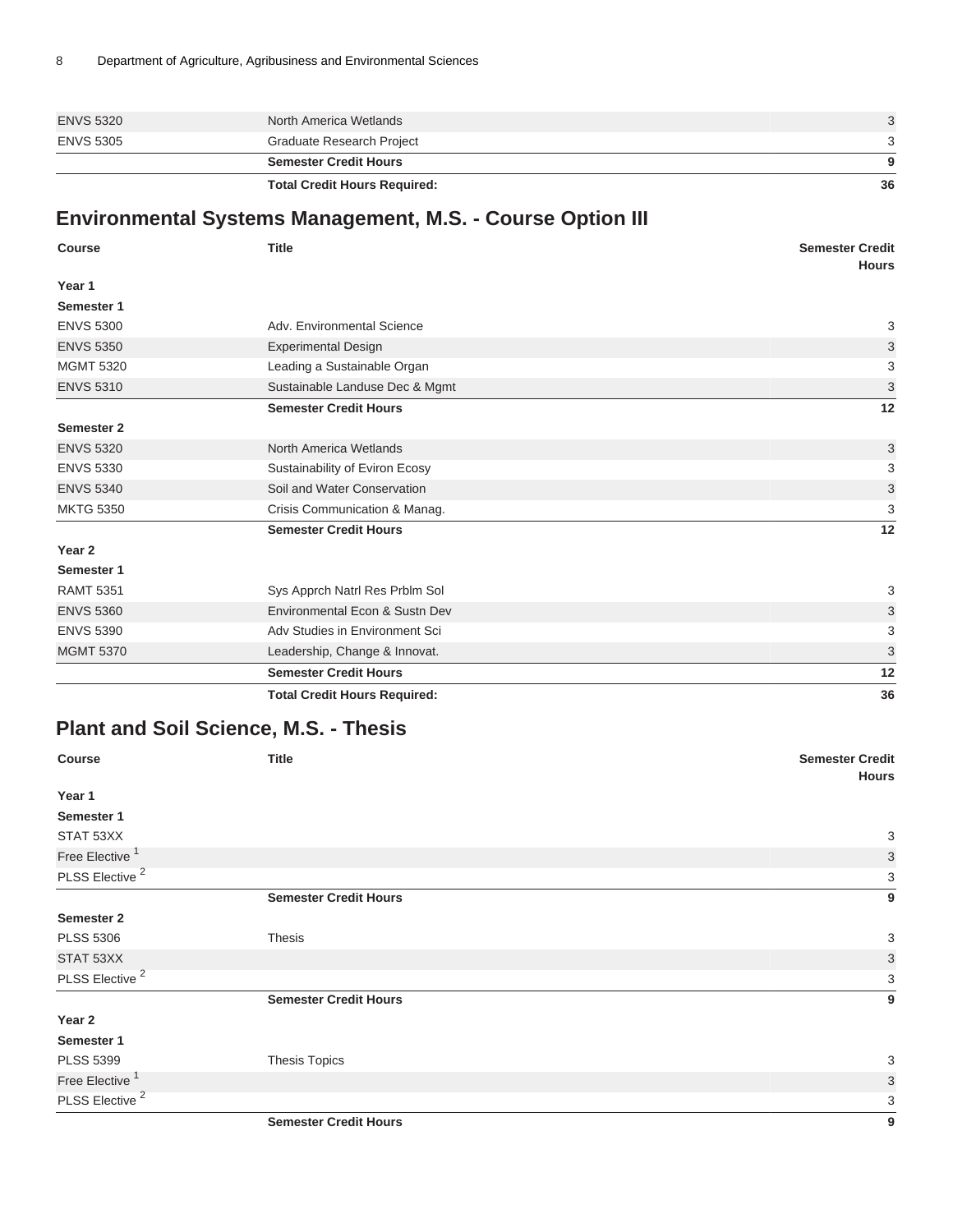#### **Semester 2**

| <b>PLSS 5306</b> | Thesis <sup>3</sup>                 |    |
|------------------|-------------------------------------|----|
|                  | <b>Semester Credit Hours</b>        |    |
|                  | <b>Total Credit Hours Required:</b> | 30 |

1 Free Elective – Electives from graduate level coursework in geography/GIS, animal science, agriculture science, range and wildlife science, agribusiness, environmental engineering, chemistry and biology.

2 PLSS Elective – Electives from graduate level coursework in plant and soil science.

3 Requires thesis defense and oral comprehensive exam to graduate thesis committee.

## **Plant and Soil Science, M.S. - Graduate Project**

| <b>Course</b>                  | <b>Title</b>                           | <b>Semester Credit</b><br><b>Hours</b> |
|--------------------------------|----------------------------------------|----------------------------------------|
| Year 1                         |                                        |                                        |
| Semester 1                     |                                        |                                        |
| STAT 53XX                      |                                        | 3                                      |
| GEOG/GIS Elective <sup>1</sup> |                                        | 3                                      |
| PLSS Elective <sup>2</sup>     |                                        | 3                                      |
|                                | <b>Semester Credit Hours</b>           | 9                                      |
| <b>Semester 2</b>              |                                        |                                        |
| Free Elective <sup>1</sup>     |                                        | 3                                      |
| PLSS Elective <sup>2</sup>     |                                        | 3                                      |
| PLSS Elective <sup>2</sup>     |                                        | 3                                      |
|                                | <b>Semester Credit Hours</b>           | 9                                      |
| Year 2                         |                                        |                                        |
| Semester 1                     |                                        |                                        |
| <b>PLSS 5399</b>               | Thesis Topics                          | 3                                      |
| PLSS Elective <sup>2</sup>     |                                        | 3                                      |
| PLSS Elective <sup>2</sup>     |                                        | 3                                      |
|                                | <b>Semester Credit Hours</b>           | 9                                      |
| <b>Semester 2</b>              |                                        |                                        |
| <b>PLSS 5305</b>               | Graduate Research Project <sup>3</sup> | 3                                      |
| <b>PLSS 5399</b>               | <b>Thesis Topics</b>                   | 3                                      |
| PLSS Elective <sup>2</sup>     |                                        | 3                                      |
|                                | <b>Semester Credit Hours</b>           | 9                                      |
|                                | <b>Total Credit Hours Required:</b>    | 36                                     |

1 Free Elective – Electives from graduate level coursework in geography/GIS, animal science, agriculture science, range and wildlife science, agribusiness, environmental engineering, chemistry and biology.

2 PLSS Elective – Electives from graduate level coursework in plant and soil science.

3 PLSS 5305 – Requires completion of a graduate research project write-up and oral examination.

# **Plant and Soil Science, M.S. - Coursework Only Terminal Degree**

| <b>Course</b>              | <b>Title</b>                 | <b>Semester Credit</b><br><b>Hours</b> |
|----------------------------|------------------------------|----------------------------------------|
| Year 1                     |                              |                                        |
| Semester 1                 |                              |                                        |
| STAT 53XX                  |                              | 3                                      |
| GIS Based 53XX             |                              | 3                                      |
| PLSS Elective <sup>1</sup> |                              | 3                                      |
|                            | <b>Semester Credit Hours</b> | 9                                      |

**Semester 2** Free Elective <sup>2</sup>